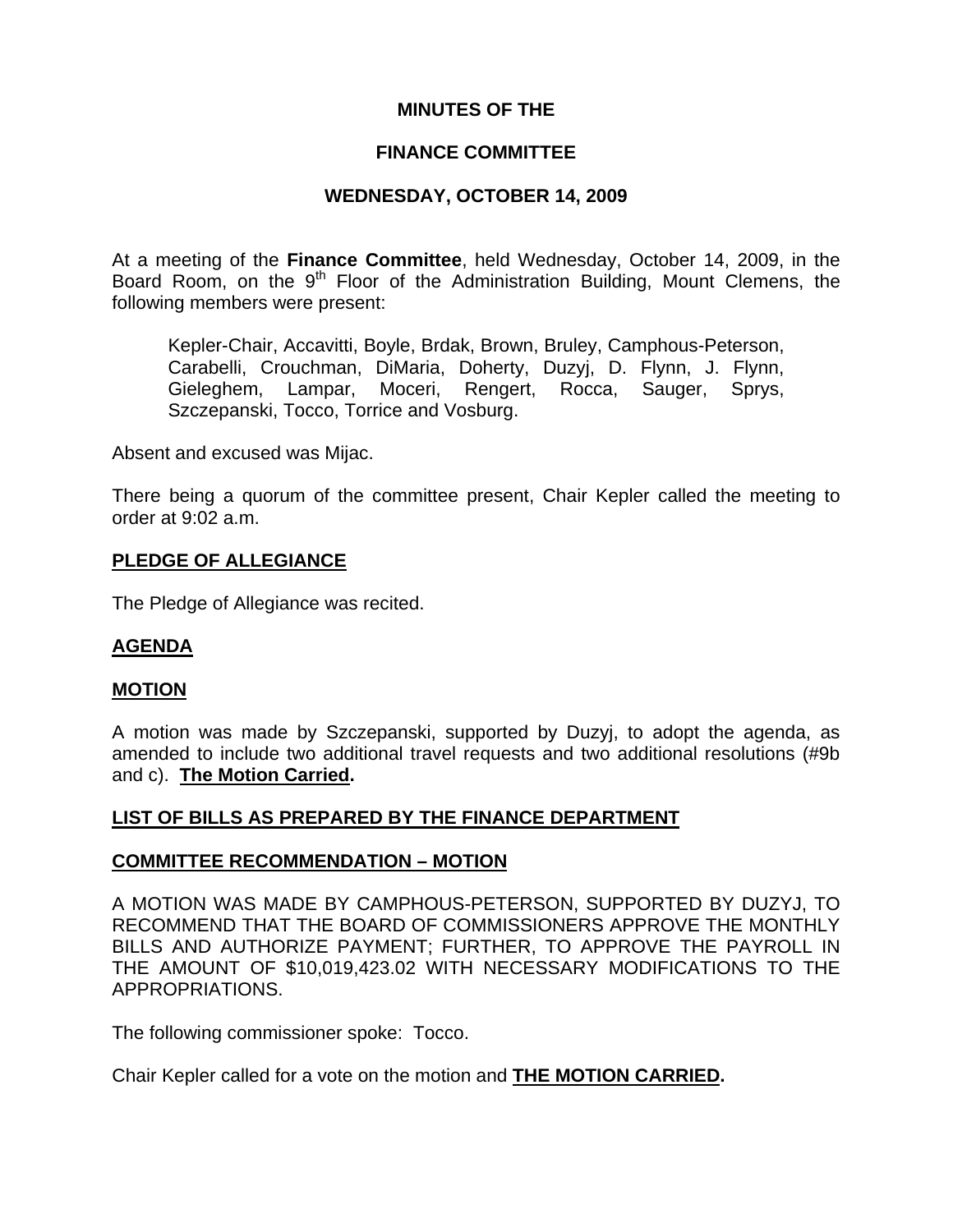## **2010 VEHICLE AWARD RECOMMENDATION**

#### **COMMITTEE RECOMMENDATION – MOTION**

A MOTION WAS MADE BY SZCZEPANSKI, SUPPORTED BY DUZYJ, TO RECOMMEND THAT THE BOARD OF COMMISSIONERS CONCUR WITH THE PURCHASING MANAGER AND FLEET MANAGER AND RECOMMEND AWARD OF BID ITEM 35-09, VEHICLE BID 2010MY, TO THE LOWEST RESPONSIBLE BIDDERS, AS OUTLINED.

The following commissioners spoke: Camphous-Peterson, Duzyj, Carabelli, Bruley, Brown, Doherty and Sprys.

#### **MOTION**

A motion was made by Crouchman, supported by Sprys, to call for the question. **The Motion Carried with Doherty and Rengert voting "No."** 

Chair Kepler called for a vote on the motion and **THE MOTION CARRIED.** 

#### **VEHICLE PURCHASES**

#### **Facilities and Operations**

#### **COMMITTEE RECOMMENDATION – MOTION**

A MOTION WAS MADE BY DUZYJ, SUPPORTED BY BRULEY, TO RECOMMEND THAT THE BOARD OF COMMISSIONERS CONCUR WITH THE FLEET MANAGER AND APPROVE THE PURCHASE OF ONE 2010 FORD F250 PICKUP TRUCK FOR THE FACILITIES AND OPERATIONS DEPARTMENT TO THE LOWEST RESPONSIBLE BIDDER, VARSITY FORD, ANN ARBOR, MICHIGAN, IN THE AMOUNT OF \$18,725; FUNDS ARE AVAILABLE FROM THE 2009 VEHICLE ACCOUNT. **THE MOTION CARRIED WITH BROWN, CARABELLI AND SPRYS VOTING "NO."** 

#### **Planning**

#### **COMMITTEE RECOMMENDATION – MOTION**

A MOTION WAS MADE BY CAMPHOUS-PETERSON, SUPPORTED BY VOSBURG, TO RECOMMEND THAT THE BOARD OF COMMISSIONERS CONCUR WITH THE FLEET MANAGER AND APPROVE THE PURCHASE OF ONE 2010 DODGE GRAND CARAVAN FOR THE PLANNING AND ECONOMIC DEVELOPMENT DEPARTMENT TO THE LOWEST RESPONSIBLE BIDDER, SLINGERLAND DODGE, OWOSSO, MICHIGAN, IN THE AMOUNT OF \$17,707; FUNDS ARE AVAILABLE FROM THE 2009 VEHICLE ACCOUNT. **THE MOTION CARRIED WITH BROWN, CARABELLI, DOHERTY AND SPRYS VOTING "NO."**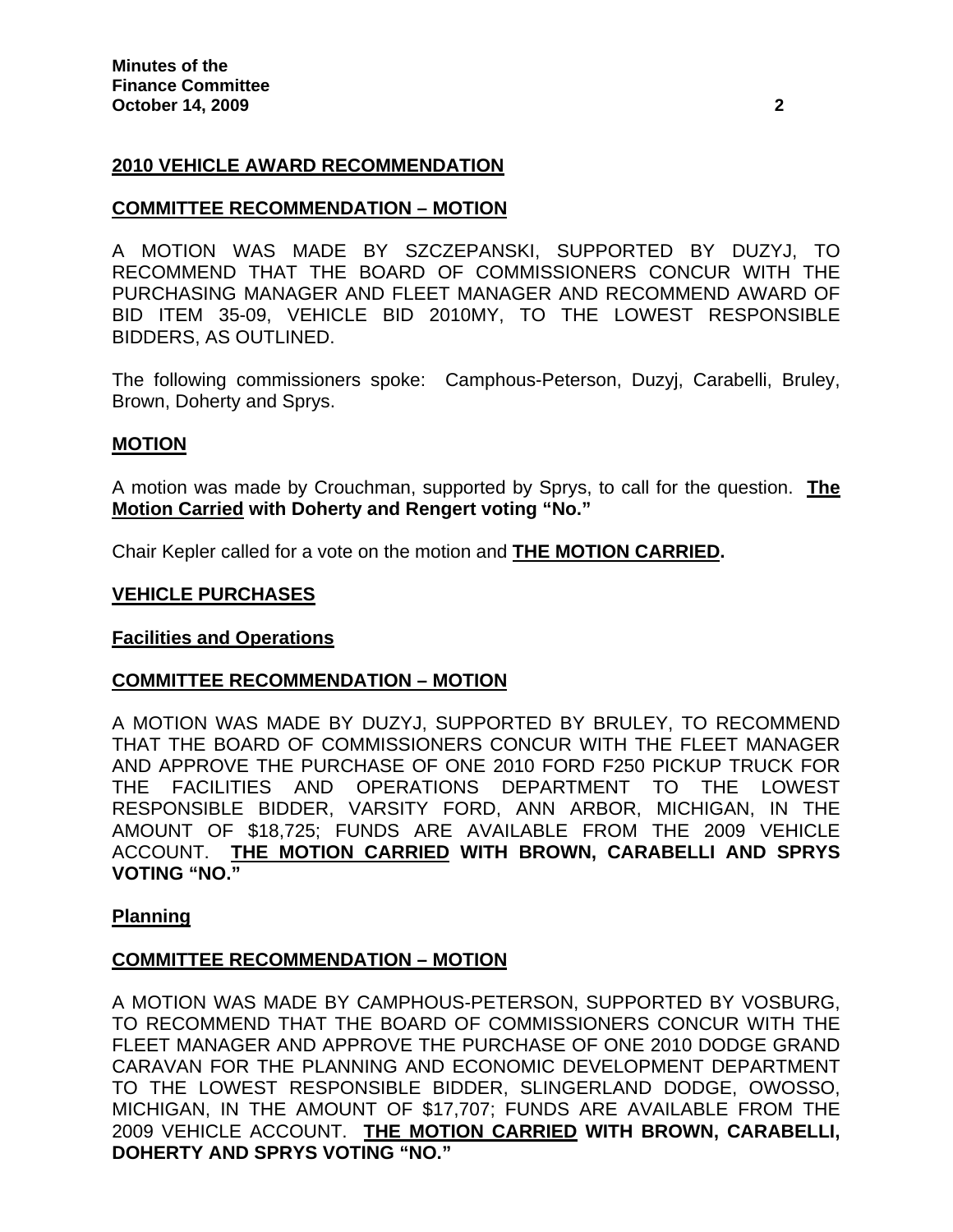#### **Purchasing**

#### **COMMITTEE RECOMMENDATION – MOTION**

A MOTION WAS MADE BY J. FLYNN, SUPPORTED BY RENGERT, TO RECOMMEND THAT THE BOARD OF COMMISSIONERS CONCUR WITH THE FLEET MANAGER AND APPROVE THE PURCHASE OF ONE 2010 DODGE GRAND CARAVAN FOR THE PURCHASING DEPARTMENT TO THE LOWEST RESPONSIBLE BIDDER, SLINGERLAND DODGE, OWOSSO, MICHIGAN, IN THE AMOUNT OF \$17,707; FUNDS ARE AVAILABLE FROM THE 2009 VEHICLE ACCOUNT. **THE MOTION CARRIED WITH BROWN, BRULEY, CARABELLI, D. FLYNN AND SPRYS VOTING "NO."** 

#### **Sheriff**

## **COMMITTEE RECOMMENDATION – MOTION**

A MOTION WAS MADE BY CAMPHOUS-PETERSON, SUPPORTED BY CROUCHMAN, TO RECOMMEND THAT THE BOARD OF COMMISSIONERS CONCUR WITH THE FLEET MANAGER AND APPROVE THE PURCHASE OF ONE 2010 FORD E-SERIES VAN FOR THE SHERIFF'S DEPARTMENT TO THE LOWEST RESPONSIBLE BIDDER, SIGNATURE FORD, PERRY, MICHIGAN, IN THE AMOUNT OF \$18,452; FUNDS ARE AVAILABLE FROM THE U.S. DEPARTMENT OF HOMELAND SECURITY. **THE MOTION CARRIED.** 

Captain Roberts noted an error in their vehicle request form and said the correct vehicle should be an E350 extended van at a cost of \$20,342.

#### **AMENDMENT**

A MOTION WAS MADE BY DUZYJ, SUPPORTED BY CAMPHOUS-PETERSON, TO AMEND THE REQUEST AND APPROVE A FORD E350 EXTENDED VAN AT A COST OF \$20,342. **THE MOTION CARRIED.** 

Chair Kepler called for a vote on the motion, as amended, and **THE MOTION CARRIED.** 

The motion now reads as follows:

#### **COMMITTEE RECOMMENDATION – MOTION**

A MOTION WAS MADE BY CAMPHOUS-PETERSON, SUPPORTED BY CROUCHMAN, TO RECOMMEND THAT THE BOARD OF COMMISSIONERS CONCUR WITH THE FLEET MANAGER AND APPROVE THE PURCHASE OF ONE 2010 FORD E350 EXTENDED VAN FOR THE SHERIFF'S DEPARTMENT TO THE LOWEST RESPONSIBLE BIDDER, SIGNATURE FORD, PERRY, MICHIGAN, IN THE AMOUNT OF \$20,342; FUNDS ARE AVAILABLE FROM THE U.S. DEPARTMENT OF HOMELAND SECURITY. **THE MOTION CARRIED.**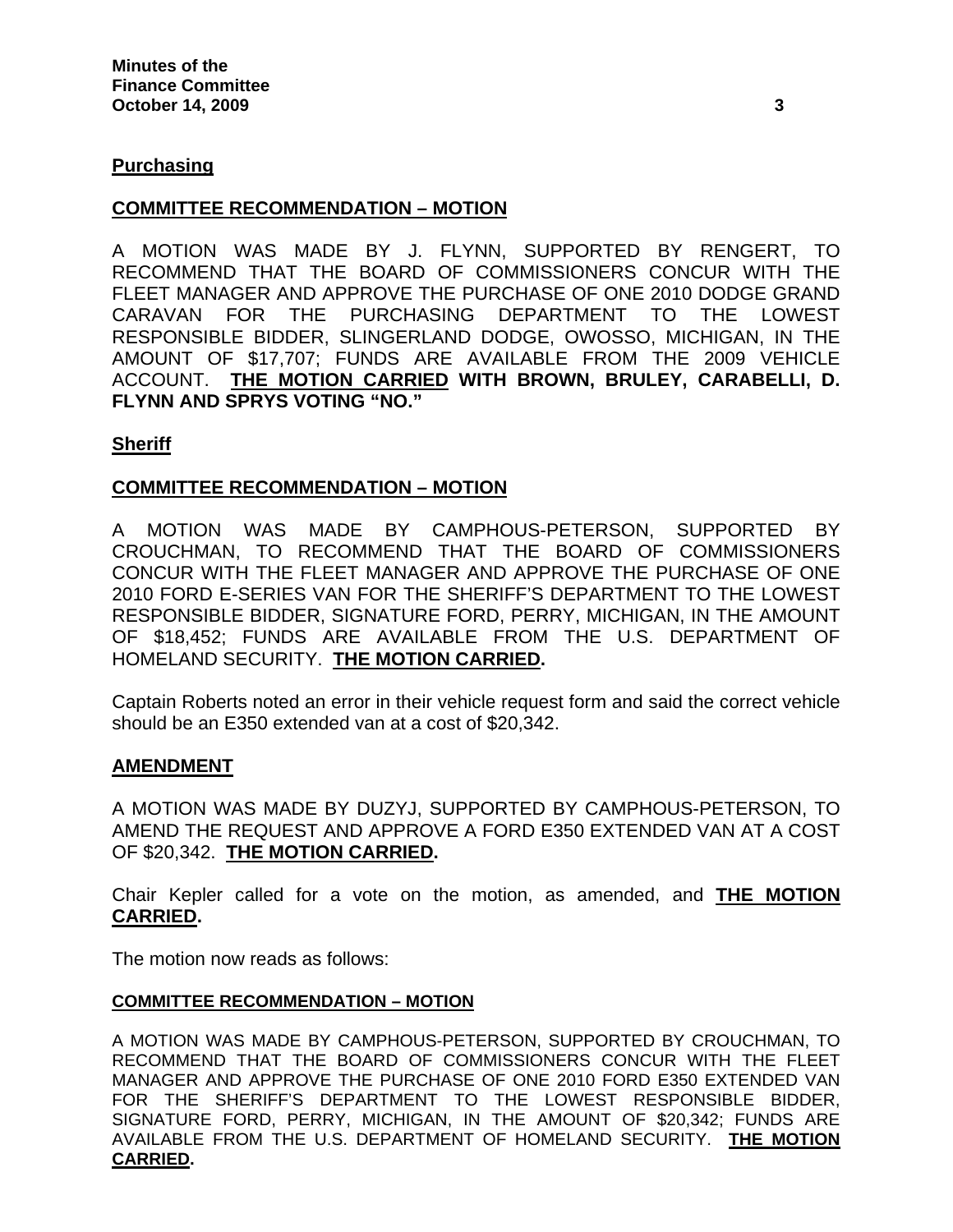# **TRAVEL REQUESTS**

Commissioner Boyle separated #8c (Planning - out of the country) because it requires a two-thirds vote.

#### **MOTION**

A motion was made by Torrice, supported by Camphous-Peterson, to approve the travel requests, with the exception of the one separated. **The Motion Carried.**

## **Planning**

## **MOTION**

A motion was made by Brown, supported by J. Flynn, to approve the travel request from the Department of Planning and Economic Development to attend the Detroit Regional Chamber/Oakland County Economic Development's conference in India.

The following commissioners spoke: Boyle and Bruley.

Chair Kepler called for a vote on the motion and **The Motion Carried with Boyle and Doherty voting "No."** 

#### **ADOPTION OF RESOLUTIONS**

#### **COMMITTEE RECOMMENDATION – MOTION**

A MOTION WAS MADE BY DiMARIA, SUPPORTED BY CAMPHOUS-PETERSON, TO RECOMMEND THAT THE BOARD OF COMMISSIONERS ADOPT THE FOLLOWING RESOLUTIONS:

WELCOMING THE CHINESE DELEGATION TO MACOMB COUNTY **(OFFERED BY BOARD CHAIR ON BEHALF OF BOARD);** 

COMMENDING MATTHEW HEIKA – EAGLE SCOUT **(OFFERED BY VOSBURG)**  AND

COMMENDING MICHAEL HEIKA – EAGLE SCOUT **(OFFERED BY VOSBURG)**

Commissioner Vosburg separated the resolution for the Chinese Delegation.

Chair Kepler called for a vote on all resolutions with the exception of the one separated and **THE MOTION CARRIED.**